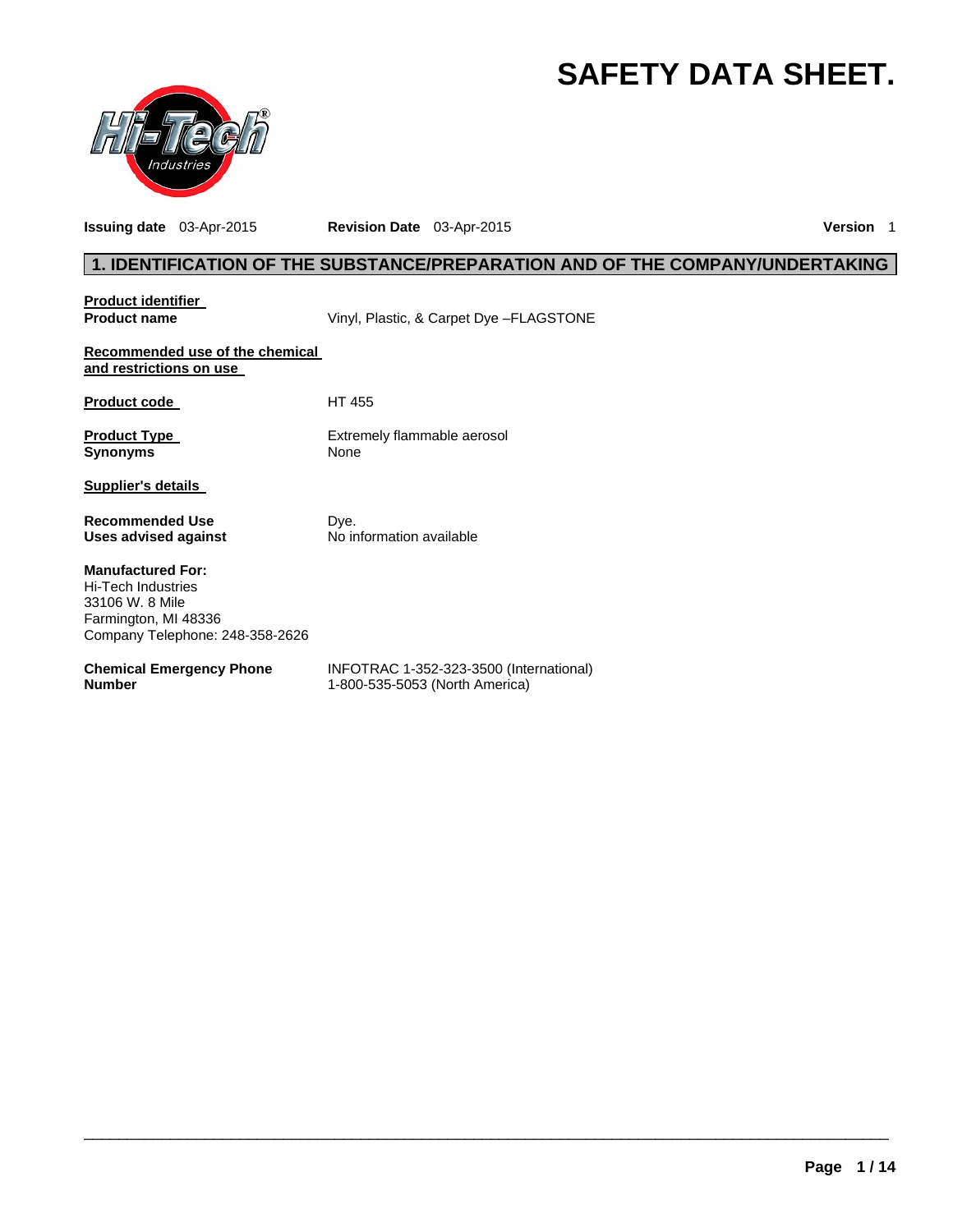### $\Box$ **2. HAZARDS IDENTIFICATION**

### **Classification**

| Skin corrosion/irritation                          | Category 2            |
|----------------------------------------------------|-----------------------|
| Serious eye damage/eye irritation                  | Category 2A           |
| Carcinogenicity                                    | Category 2            |
| Reproductive Toxicity                              | Category 2            |
| Specific target organ toxicity (single exposure)   | Category 3            |
| Specific target organ toxicity (repeated exposure) | Category 2            |
| Aspiration toxicity                                | Category 1            |
| Flammable aerosols                                 | Category 1            |
| Gases under pressure                               | <b>Compressed Gas</b> |

# **GHS Label elements, including**

### **precautionary statements**

|                                                     | <b>Emergency Overview</b>                                                                                                                                                         |         |
|-----------------------------------------------------|-----------------------------------------------------------------------------------------------------------------------------------------------------------------------------------|---------|
| <b>DANGER</b>                                       |                                                                                                                                                                                   |         |
| <b>Hazard Statements</b>                            |                                                                                                                                                                                   |         |
| Causes skin irritation                              |                                                                                                                                                                                   |         |
| Causes serious eye irritation                       |                                                                                                                                                                                   |         |
| Suspected of causing cancer                         |                                                                                                                                                                                   |         |
| Suspected of damaging fertility or the unborn child |                                                                                                                                                                                   |         |
| May cause drowsiness or dizziness                   |                                                                                                                                                                                   |         |
| May be fatal if swallowed and enters airways        | May cause damage to organs (Central Nervous System, Central Vascular System, Eyes, Kidney, Liver, Lungs, Respiratory<br>System, and skin) through prolonged or repeated exposure. |         |
| Extremely flammable aerosol                         |                                                                                                                                                                                   |         |
| Contains gas under pressure; may explode if heated  |                                                                                                                                                                                   |         |
|                                                     |                                                                                                                                                                                   |         |
| Appearance<br>opaque                                | <b>Physical state</b><br>Aerosol<br>Odor                                                                                                                                          | Solvent |

### **Precautionary Statements - Prevention**

Obtain special instructions before use Do not handle until all safety precautions have been read and understood Wash face, hands and any exposed skin thoroughly after handling Wear protective gloves/protective clothing/eye protection/face protection Do not breathe dust/fume/gas/mist/vapors/spray Use only outdoors or in a well-ventilated area Keep away from heat/sparks/open flames/hot surfaces. — No smoking Do not spray on an open flame or other ignition source Pressurized container: Do not pierce or burn, even after use

# **Precautionary Statements - Response**

If exposed or concerned: Get medical advice/attention

Specific treatment (see first aid on this label)

IF IN EYES: Rinse cautiously with water for several minutes. Remove contact lenses, if present and easy to do. Continue rinsing. If eye irritation persists: Get medical advice/attention

 $\Box$ 

IF ON SKIN: Wash with plenty of soap and water.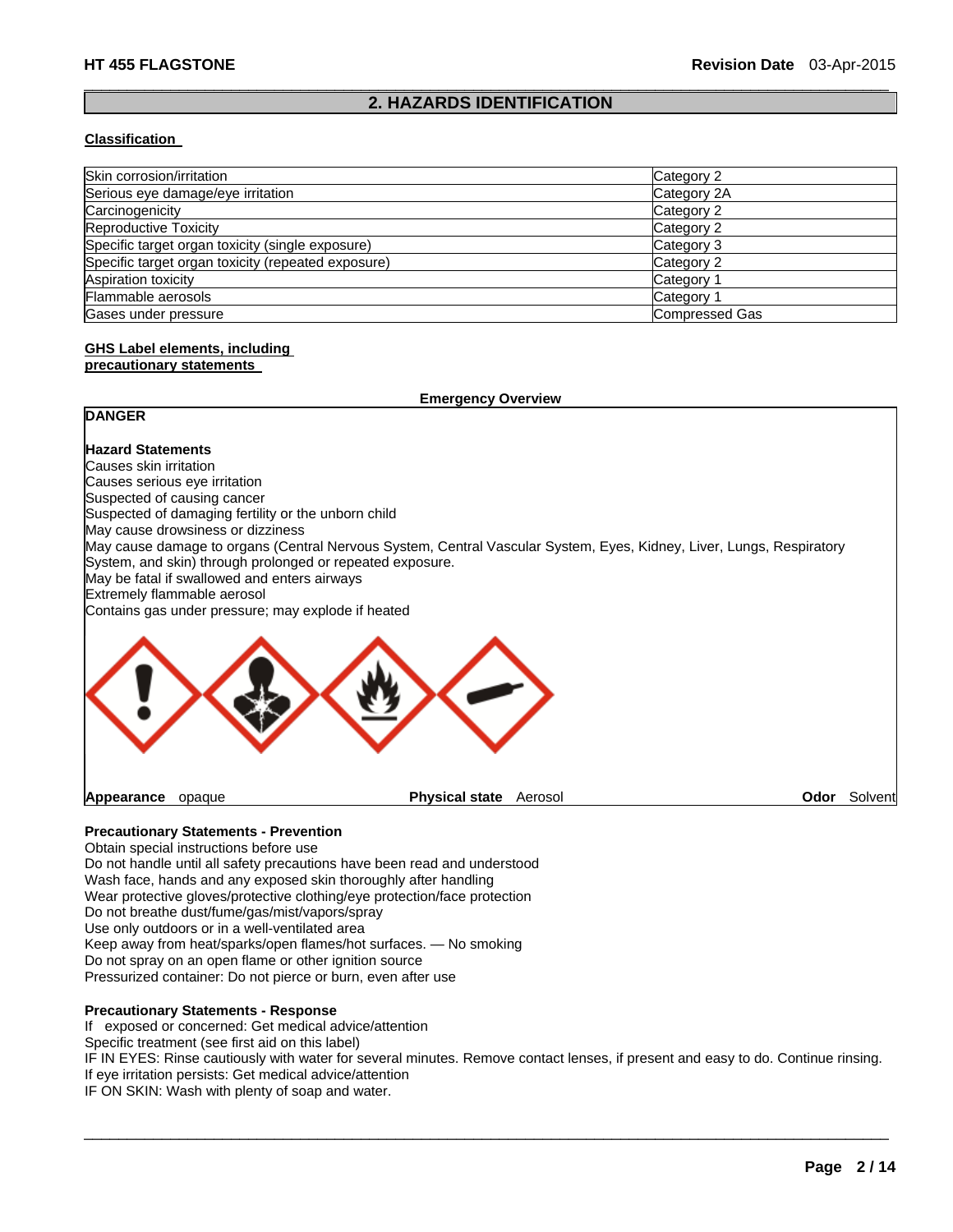If skin irritation occurs: Get medical advice/attention Take off contaminated clothing and wash before reuse IF INHALED: Remove person to fresh air and keep comfortable for breathing. Call a POISON CENTER or doctor/physician if you feel unwell IF SWALLOWED: Immediately call a POISON CENTER or doctor/physician Do NOT induce vomiting

# **Precautionary Statements - Storage**

Store locked up Store in a well-ventilated place. Keep container tightly closed Protect from sunlight. Do not expose to temperatures exceeding 50 °C/122 °F

### **Precautionary Statements - Disposal**

Dispose of contents/container to an approved waste disposal plant

### **Hazards not otherwise classified (HNOC)**

None

### **Other information**

• Harmful to aquatic life with long lasting effects

0% of the mixture consists of ingredient(s) of unknown toxicity

# **3. COMPOSITION/INFORMATION ON INGREDIENTS**

 $\Box$ 

| <b>Chemical Name</b>       | <b>CAS-No</b>  | Weight %* |
|----------------------------|----------------|-----------|
| <b>ACETONE</b>             | 67-64-1        | $30 - 40$ |
| PROPANE/ISOBUTANE/N-BUTANE | 68476-86-8     | 20-30     |
| <b>TOLUENE</b>             | 108-88-3       | $10 - 20$ |
| N-BUTYL ALCOHOL            | 71-36-3        | $1 - 10$  |
| 2-BUTANONE                 | 78-93-3        | $1 - 10$  |
| CALCIUM CARBONATE          | 1317-65-3      | $1 - 10$  |
| TITANIUM DIOXIDE           | 13463-67-7     | $1 - 10$  |
| <b>MAGNESIUM SILICATE</b>  | 14807-96-6     | $1 - 10$  |
| ETHYL BENZENE              | $100 - 41 - 4$ | $0.1 - 1$ |
| METHYL ISOBUTYL KETONE     | $108 - 10 - 1$ | $0.1 - 1$ |
| <b>XYLENE</b>              | 1330-20-7      | $0.1 - 1$ |
| <b>CARBON BLACK</b>        | 1333-86-4      | $0.1 - 1$ |

\*The exact percentage (concentration) of composition has been withheld as a trade secret.

### **4. FIRST AID MEASURES**

### **First aid measures for different exposure routes**

| Eye contact         | Rinse immediately with plenty of water, also under the eyelids, for at least 15 minutes. Keep<br>eye wide open while rinsing. Call a physician if irritation persists. |
|---------------------|------------------------------------------------------------------------------------------------------------------------------------------------------------------------|
| <b>Skin contact</b> | Wash off immediately with soap and plenty of water while removing all contaminated<br>clothes and shoes. If skin irritation persists, call a physician.                |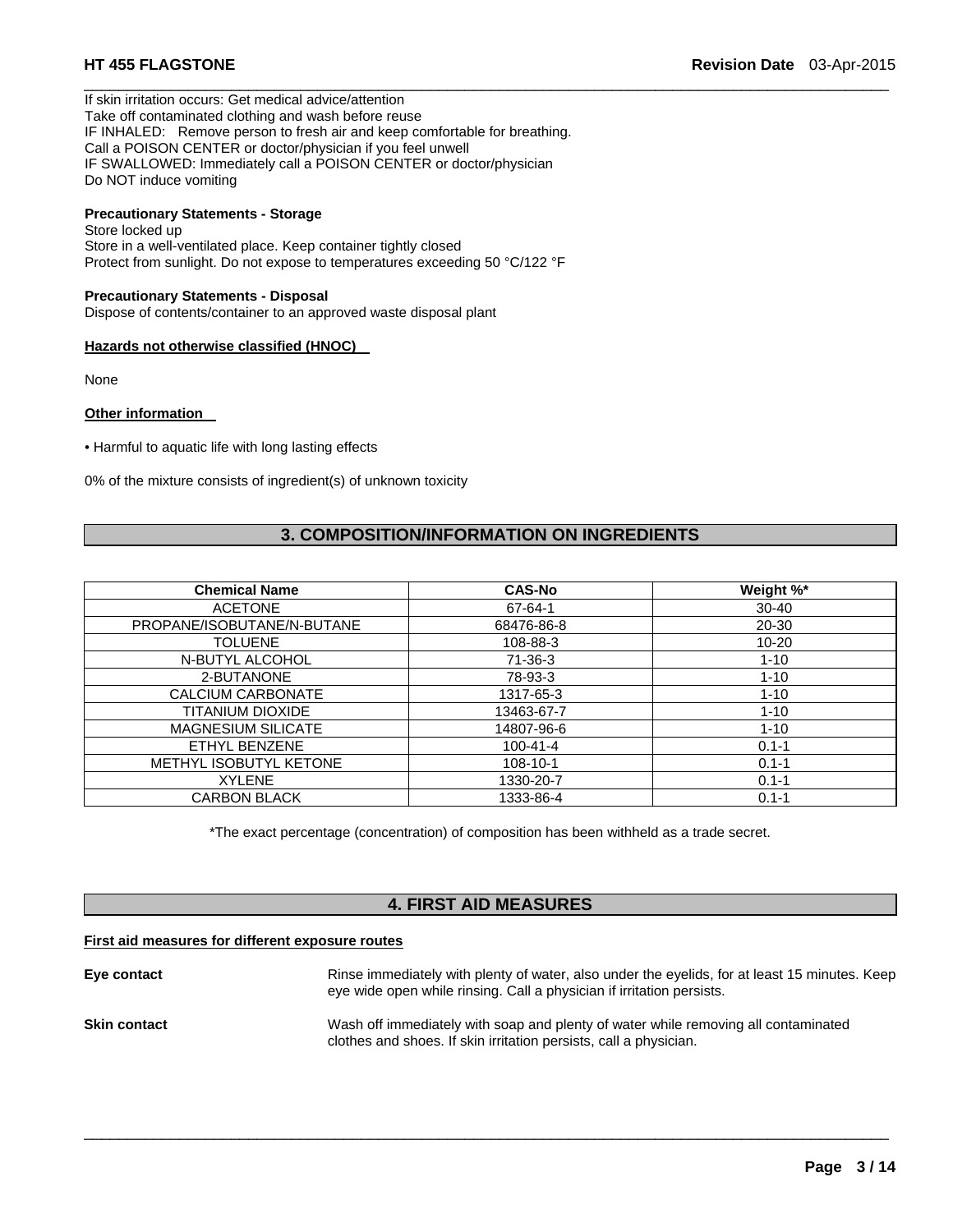| <b>Inhalation</b>                                                                    | Move to fresh air. If breathing is difficult, give oxygen. Artificial respiration and/or oxygen<br>may be necessary. If breathing has stopped, contact emergency medical services<br>immediately.                                                                                              |  |  |
|--------------------------------------------------------------------------------------|------------------------------------------------------------------------------------------------------------------------------------------------------------------------------------------------------------------------------------------------------------------------------------------------|--|--|
| Ingestion                                                                            | Rinse mouth. Do NOT induce vomiting. Never give anything by mouth to an unconscious<br>person. Call a physician or Poison Control Center immediately.                                                                                                                                          |  |  |
| Most important symptoms/effects, acute and delayed                                   |                                                                                                                                                                                                                                                                                                |  |  |
| <b>Main Symptoms</b>                                                                 | Causes skin and eye irritation. Irritating to respiratory system. May cause drowsiness or<br>dizziness. May damage to fertility or the unborn child. May cause cancer. Harmful or fatal<br>if swallowed and enters airways. Causes damage to organs through prolonged or<br>repeated exposure. |  |  |
| Indication of immediate medical attention and special treatment needed, if necessary |                                                                                                                                                                                                                                                                                                |  |  |
| Notes to physician                                                                   | Treat symptomatically.                                                                                                                                                                                                                                                                         |  |  |
| <b>5. FIRE-FIGHTING MEASURES</b>                                                     |                                                                                                                                                                                                                                                                                                |  |  |

### **Suitable Extinguishing Media**

Foam, dry chemical, carbon dixoide, or fine water spray. Water fog.Dry chemical. Carbon dioxide (CO2). Cool containers/tanks with water spray.

**Unsuitable Extinguishing Media** Keep away from sources of ignition - No smoking. Cool containers / tanks with water spray.

### **Specific hazards arising from the chemical**

In the event of fire and/or explosion do not breathe fumes. Extremely flammable. Keep product and empty container away from heat and sources of ignition.

### **Explosion Data**

**Sensitivity to Mechanical Impact** none. **Sensitivity to Static Discharge** Yes.

### **Protective Equipment and Precautions for Firefighters**

As in any fire, wear self-contained breathing apparatus pressure-demand, MSHA/NIOSH (approved or equivalent) and full protective gear.

### **6. ACCIDENTAL RELEASE MEASURES**

# **Personal precautions, protective equipment and emergency procedures**

| <b>Personal precautions</b>                           | Avoid contact with eyes. Avoid breathing vapors or mists. Contents under pressure. Do not<br>puncture or incinerate cans. Do no stick pin or any other sharp object into opening on top of<br>can. Avoid skin contact. Use with adequate ventilation. Keep container away from<br>heat, flames, and all other sources of ignition. Keep can away from all sources of electricity<br>such as electric motors and batteries. Do not spray on hot surfaces. |
|-------------------------------------------------------|----------------------------------------------------------------------------------------------------------------------------------------------------------------------------------------------------------------------------------------------------------------------------------------------------------------------------------------------------------------------------------------------------------------------------------------------------------|
| <b>Environmental precautions</b>                      |                                                                                                                                                                                                                                                                                                                                                                                                                                                          |
| <b>Environmental precautions</b>                      | Beware of vapors accumulating to form explosive concentrations. Vapors can accumulate<br>in low areas. Prevent further leakage or spillage if safe to do so. Do not allow material to<br>contaminate ground water system. Prevent product from entering drains. Local authorities<br>should be advised if significant spillages cannot be contained.                                                                                                     |
| Methods and materials for containment and cleaning up |                                                                                                                                                                                                                                                                                                                                                                                                                                                          |

**Methods for Containment** Prevent further leakage or spillage if safe to do so. Absorb spill with inert material (e.g. dry sand or earth), then place in a chemical waste container.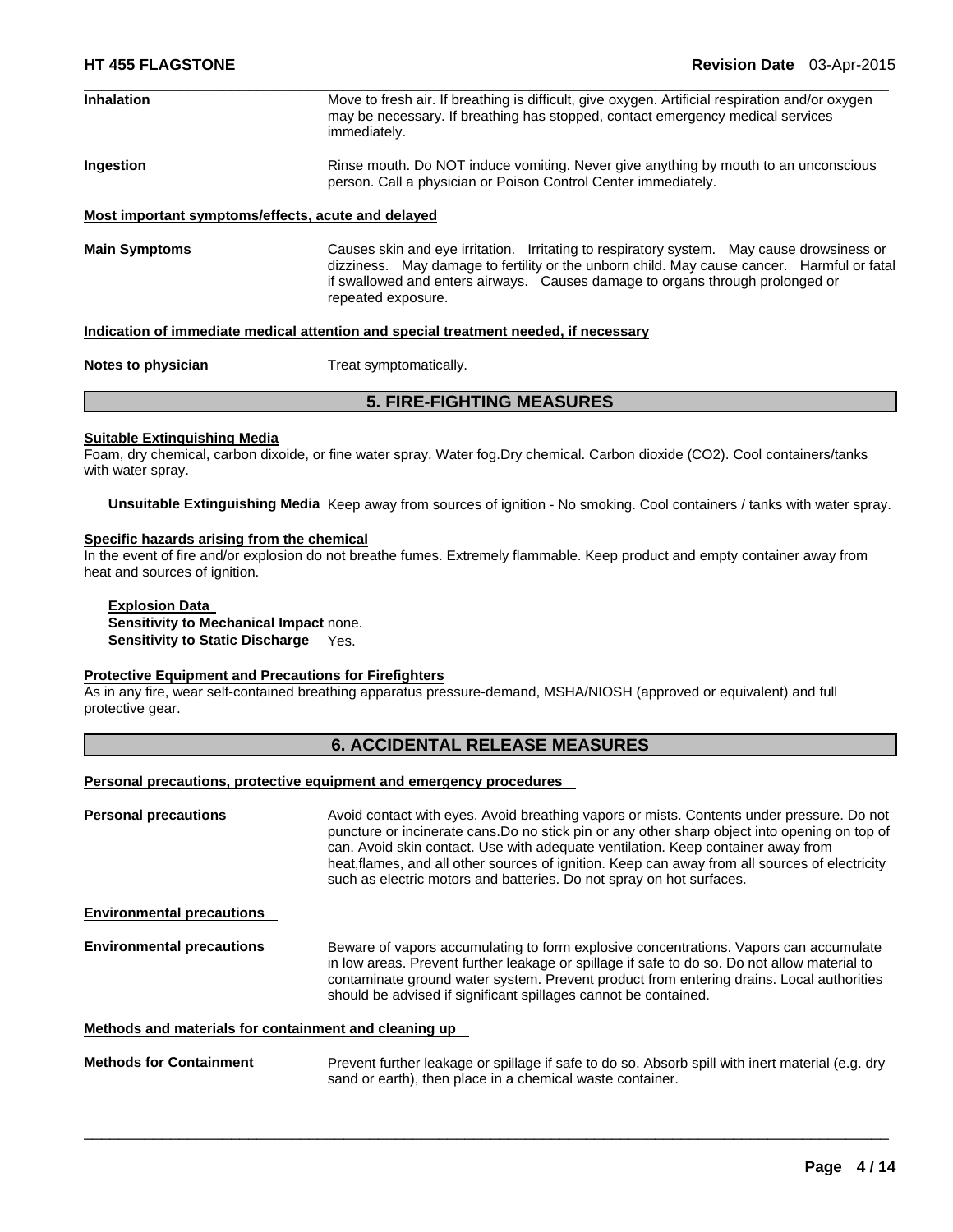| Methods for cleaning up                                      | Pick up and transfer to properly labeled containers. Soak up with inert absorbent material.<br>Clean contaminated surface thoroughly. After cleaning, flush away traces with water. Take<br>precautionary measures against static discharges. |  |
|--------------------------------------------------------------|-----------------------------------------------------------------------------------------------------------------------------------------------------------------------------------------------------------------------------------------------|--|
|                                                              |                                                                                                                                                                                                                                               |  |
|                                                              | <b>7. HANDLING AND STORAGE</b>                                                                                                                                                                                                                |  |
| <b>Precautions for safe handling</b>                         |                                                                                                                                                                                                                                               |  |
| Advice on safe handling                                      | Avoid contact with eyes. Avoid breathing vapors or mists. Contents under pressure. Do not<br>puncture or incinerate cans. Do not stick pin or any other sharp object into opening on top<br>of can.                                           |  |
| Conditions for safe storage, including any incompatibilities |                                                                                                                                                                                                                                               |  |
| <b>Technical measures/Storage</b><br>conditions              | Keep container tightly closed in a dry and well-ventilated place. Keep away from open<br>flames, hot surfaces and sources of ignition. Keep in properly labeled containers. Keep out<br>of the reach of children. Store locked up.            |  |
| Incompatible products                                        | Strong acids, alkalis, or oxidizing agents.                                                                                                                                                                                                   |  |
| <b>Aerosol Level</b>                                         | 3                                                                                                                                                                                                                                             |  |
| <b>8. EXPOSURE CONTROLS/PERSONAL PROTECTION</b>              |                                                                                                                                                                                                                                               |  |

# **Control parameters**

# **Exposure Guidelines** .

| <b>Chemical Name</b>       | <b>ACGIH TLV</b>         | <b>OSHA PEL</b>                         | <b>NIOSH IDLH</b>              |
|----------------------------|--------------------------|-----------------------------------------|--------------------------------|
| <b>ACETONE</b>             | STEL: 750 ppm            | TWA: 1000 ppm                           | <b>IDLH: 2500 ppm</b>          |
| 67-64-1                    | TWA: 500 ppm             | TWA: 2400 mg/m <sup>3</sup>             | TWA: 250 ppm                   |
|                            |                          | (vacated) TWA: 750 ppm                  | TWA: 590 mg/m $3$              |
|                            |                          | (vacated) TWA: 1800 mg/m <sup>3</sup>   |                                |
|                            |                          | (vacated) STEL: 2400 mg/m <sup>3</sup>  |                                |
|                            |                          | The acetone STEL does not apply         |                                |
|                            |                          | to the cellulose acetate fiber          |                                |
|                            |                          | industry. It is in effect for all other |                                |
|                            |                          | sectors                                 |                                |
|                            |                          | (vacated) STEL: 1000 ppm                |                                |
| PROPANE/ISOBUTANE/N-BUTANE | 74-98-6: TWA: 1000 ppm   | 74-98-6: TWA: 1000 ppm                  | 74-98-6:IDLH: 2100 ppm         |
| 68476-86-8                 | 106-97-8: STEL: 1000 ppm | TWA: $1800 \text{ mg/m}^3$              | TWA: 1000 ppm                  |
|                            | 75-28-5: STEL: 1000 ppm  | (vacated) TWA: 1000 ppm                 | TWA: $1800 \text{ mg/m}^3$     |
|                            |                          | (vacated) TWA: $1800 \text{ mg/m}^3$    | 106-97-8: TWA: 800 ppm         |
|                            |                          | 106-97-8: (vacated) TWA: 800            | TWA: 1900 mg/m <sup>3</sup>    |
|                            |                          | ppm                                     | 75-28-5: TWA: 800 ppm          |
|                            |                          | (vacated) TWA: 1900 mg/m <sup>3</sup>   | TWA: 1900 mg/m <sup>3</sup>    |
|                            |                          |                                         |                                |
| <b>TOLUENE</b>             | TWA: 20 ppm              | TWA: 200 ppm                            | IDLH: 500 ppm                  |
| 108-88-3                   |                          | (vacated) TWA: 100 ppm                  | TWA: 100 ppm                   |
|                            |                          | (vacated) TWA: $375 \text{ mg/m}^3$     | TWA: 375 mg/m <sup>3</sup>     |
|                            |                          | (vacated) STEL: 150 ppm                 | STEL: 150 ppm                  |
|                            |                          | (vacated) STEL: 560 mg/m <sup>3</sup>   | STEL: 560 mg/m <sup>3</sup>    |
|                            |                          | Ceiling: 300 ppm                        |                                |
| N-BUTYL ALCOHOL            | TWA: 20 ppm              | TWA: 100 ppm                            | IDLH: 1400 ppm                 |
| $71 - 36 - 3$              |                          | TWA: $300 \text{ mg/m}^3$               | Ceiling: 50 ppm                |
|                            |                          | (vacated) S*                            | Ceiling: 150 mg/m <sup>3</sup> |
|                            |                          | (vacated) Ceiling: 50 ppm               |                                |
|                            |                          | (vacated) Ceiling: $150 \text{ mg/m}^3$ |                                |
| 2-BUTANONE                 | STEL: 300 ppm            | TWA: 200 ppm                            | IDLH: 3000 ppm                 |
| 78-93-3                    | TWA: 200 ppm             | TWA: 590 mg/m <sup>3</sup>              | TWA: 200 ppm                   |
|                            |                          | (vacated) TWA: 200 ppm                  | TWA: 590 mg/m <sup>3</sup>     |
|                            |                          | (vacated) TWA: 590 mg/m $3$             | STEL: 300 ppm                  |
|                            |                          | (vacated) STEL: 300 ppm                 | STEL: 885 mg/m <sup>3</sup>    |
|                            |                          | (vacated) STEL: 885 mg/m $3$            |                                |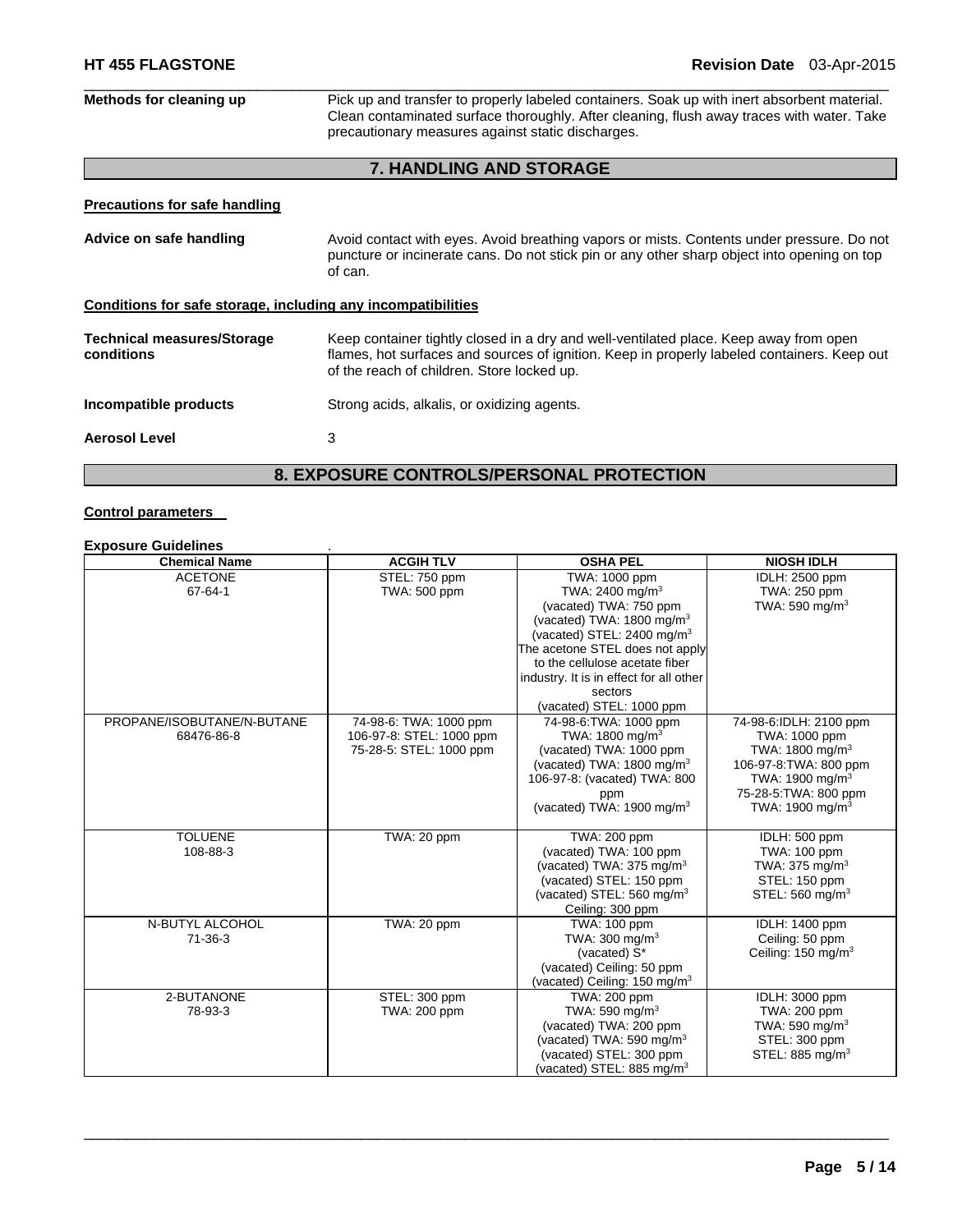| <b>CALCIUM CARBONATE</b>  |                                        | TWA: 15 $mg/m3$ total dust                | TWA: 10 mg/m <sup>3</sup><br>total dust    |
|---------------------------|----------------------------------------|-------------------------------------------|--------------------------------------------|
| 1317-65-3                 |                                        | TWA: $5 \text{ mg/m}^3$ respirable        | TWA: $5 \text{ mg/m}^3$<br>respirable dust |
|                           |                                        | fraction                                  |                                            |
|                           |                                        | (vacated) TWA: 15 mg/m <sup>3</sup> total |                                            |
|                           |                                        | dust                                      |                                            |
|                           |                                        | (vacated) TWA: $5 \text{ mg/m}^3$         |                                            |
|                           |                                        | respirable fraction                       |                                            |
| <b>TITANIUM DIOXIDE</b>   | TWA: 10 mg/m <sup>3</sup>              | TWA: 15 $mg/m3$ total dust                | IDLH: 5000 mg/m <sup>3</sup>               |
| 13463-67-7                |                                        | (vacated) TWA: 10 mg/m <sup>3</sup> total |                                            |
|                           |                                        | dust                                      |                                            |
| <b>MAGNESIUM SILICATE</b> | TWA: 2 mg/m $3$ particulate matter     | (vacated) TWA: 2 mg/m <sup>3</sup>        | IDLH: 1000 mg/m <sup>3</sup>               |
| 14807-96-6                | containing no asbestos and <1%         | respirable dust <1% Crystalline           | TWA: 2 mg/m <sup>3</sup> containing no     |
|                           | crystalline silica, respirable         | silica, containing no Asbestos            | Asbestos and <1% Quartz                    |
|                           | fraction                               | TWA: 20 mppcf if 1% Quartz or             | respirable dust                            |
|                           |                                        | more, use Quartz limit                    |                                            |
| <b>ETHYL BENZENE</b>      | TWA: 20 ppm                            | TWA: 100 ppm                              | IDLH: 800 ppm                              |
| $100 - 41 - 4$            |                                        | TWA: 435 mg/m <sup>3</sup>                | TWA: 100 ppm                               |
|                           |                                        | (vacated) TWA: 100 ppm                    | TWA: 435 mg/m <sup>3</sup>                 |
|                           |                                        | (vacated) TWA: 435 mg/m <sup>3</sup>      | STEL: 125 ppm                              |
|                           |                                        | (vacated) STEL: 125 ppm                   | STEL: 545 mg/m <sup>3</sup>                |
|                           |                                        | (vacated) STEL: $545 \text{ mg/m}^3$      |                                            |
| METHYL ISOBUTYL KETONE    | STEL: 75 ppm                           | TWA: 100 ppm                              | IDLH: 500 ppm                              |
| 108-10-1                  | TWA: 20 ppm                            | TWA: $410 \text{ mg/m}^3$                 | TWA: 50 ppm                                |
|                           |                                        | (vacated) TWA: 50 ppm                     | TWA: 205 mg/m $3$                          |
|                           |                                        | (vacated) TWA: 205 mg/m <sup>3</sup>      | STEL: 75 ppm                               |
|                           |                                        | (vacated) STEL: 75 ppm                    | STEL: 300 mg/m <sup>3</sup>                |
|                           |                                        | (vacated) STEL: 300 mg/m <sup>3</sup>     |                                            |
| <b>XYLENE</b>             | STEL: 150 ppm                          | TWA: 100 ppm                              |                                            |
| 1330-20-7                 | TWA: 100 ppm                           | TWA: 435 mg/m <sup>3</sup>                |                                            |
|                           |                                        | (vacated) TWA: 100 ppm                    |                                            |
|                           |                                        | (vacated) TWA: 435 mg/m <sup>3</sup>      |                                            |
|                           |                                        | (vacated) STEL: 150 ppm                   |                                            |
|                           |                                        | (vacated) STEL: 655 mg/m <sup>3</sup>     |                                            |
| <b>CARBON BLACK</b>       | TWA: 3 mg/m $^3$<br>inhalable fraction | TWA: $3.5 \text{ ma/m}^3$                 | IDLH: 1750 mg/m <sup>3</sup>               |
| 1333-86-4                 |                                        | (vacated) TWA: $3.5 \text{ mg/m}^3$       | TWA: $3.5 \text{ mg/m}^3$                  |
|                           |                                        |                                           | TWA: 0.1 mg/m <sup>3</sup> Carbon black in |
|                           |                                        |                                           | presence of Polycyclic aromatic            |
|                           |                                        |                                           | hydrocarbons PAH                           |

*ACGIH: (American Conference of Governmental Industrial Hygienists) OSHA: (Occupational Safety & Health Administration) NIOSH IDLH: Immediately Dangerous to Life or Health* 

|                               | 962 (11th Cir., 1992).                                                                                                                                                                                                                                                                                                           |
|-------------------------------|----------------------------------------------------------------------------------------------------------------------------------------------------------------------------------------------------------------------------------------------------------------------------------------------------------------------------------|
| <b>Exposure controls</b>      |                                                                                                                                                                                                                                                                                                                                  |
| <b>Engineering Measures</b>   | <b>Showers</b><br>Eyewash stations<br>Ventilation systems.                                                                                                                                                                                                                                                                       |
|                               | Individual protection measures, such as personal protective equipment                                                                                                                                                                                                                                                            |
| <b>Eye/Face Protection</b>    | Safety glasses with side-shields.                                                                                                                                                                                                                                                                                                |
| Skin and body protection      | Chemical resistant apron. Protective gloves.                                                                                                                                                                                                                                                                                     |
| <b>Respiratory protection</b> | If exposure limits are exceeded or irritation is experienced, NIOSH/MSHA approved<br>respiratory protection should be worn. Positive-pressure supplied air respirators may be<br>required for high airborne contaminant concentrations. Respiratory protection must be<br>provided in accordance with current local regulations. |
| Hygiene measures              | Handle in accordance with good industrial hygiene and safety practice.                                                                                                                                                                                                                                                           |
|                               | <b>9. PHYSICAL AND CHEMICAL PROPERTIES</b>                                                                                                                                                                                                                                                                                       |

**Other Exposure Guidelines** Vacated limits revoked by the Court of Appeals decision in AFL-CIO v. OSHA, 965 F.2d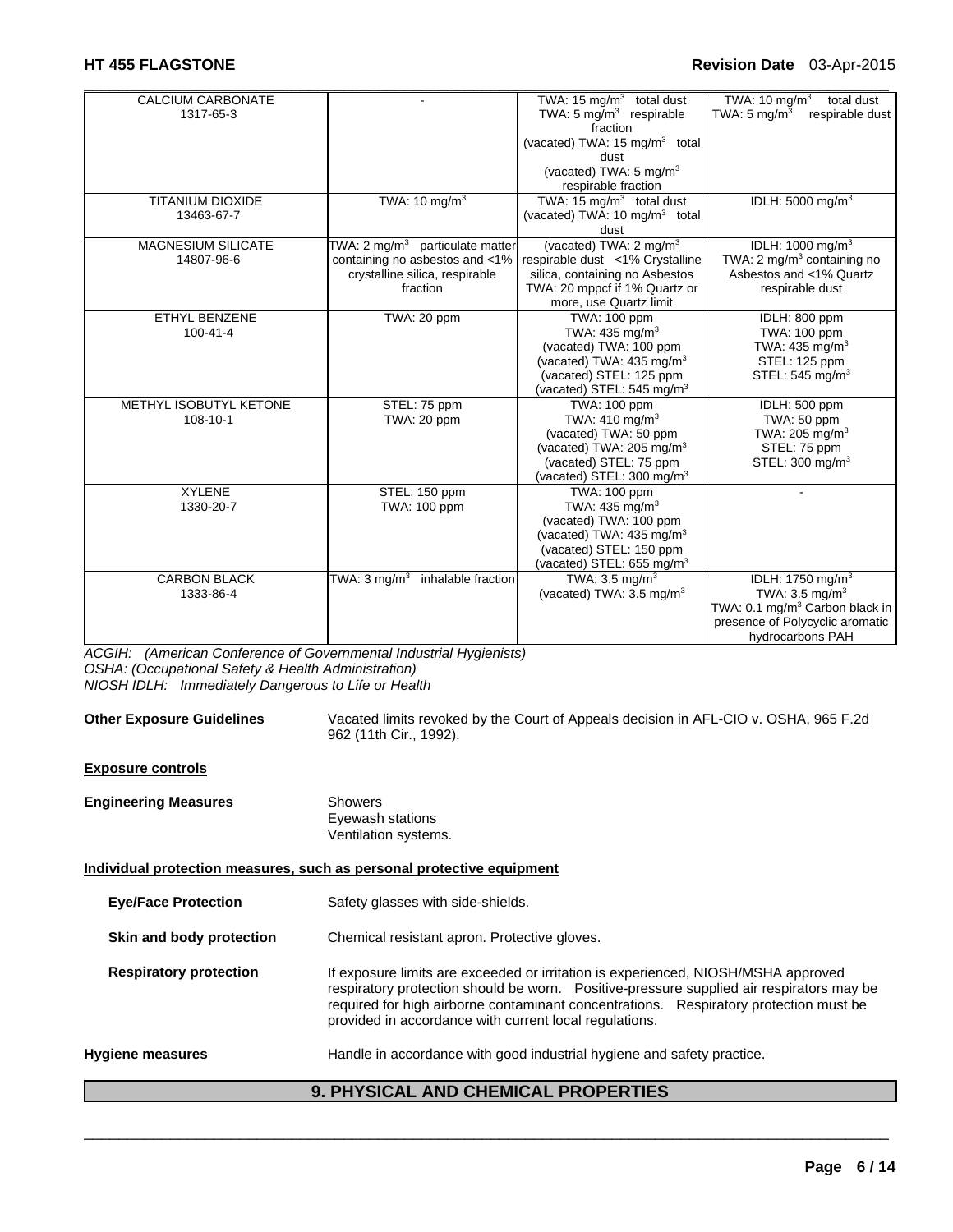### **Physical and chemical properties**

| <b>Physical state</b>                                                 | Aerosol                  |                       |                          |
|-----------------------------------------------------------------------|--------------------------|-----------------------|--------------------------|
| Appearance                                                            | opaque                   | Odor                  | Solvent                  |
| Color                                                                 | flagstone                | <b>Odor Threshold</b> | No information available |
| <b>Property</b>                                                       | Values                   | Remarks • Methods     |                          |
| рH                                                                    | No information available |                       |                          |
| <b>Melting/freezing point</b>                                         | No information available |                       |                          |
| Boiling point/boiling range                                           | No information available |                       |                          |
| <b>Flash Point</b>                                                    | -97 °C / -142 °F         | Based on propellant   |                          |
| <b>Evaporation rate</b>                                               | No information available |                       |                          |
| Flammability (solid, gas)                                             | No information available |                       |                          |
| <b>Flammability Limits in Air</b>                                     |                          |                       |                          |
| upper flammability limit                                              | No information available |                       |                          |
| lower flammability limit                                              | No information available |                       |                          |
| Vapor pressure                                                        | No information available |                       |                          |
| Vapor density                                                         | No information available |                       |                          |
| <b>Specific Gravity</b>                                               | 0.823                    |                       |                          |
| <b>Water solubility</b>                                               | Practically insoluble    |                       |                          |
| <b>Partition coefficient: n-octanol/waterNo information available</b> |                          |                       |                          |
| <b>Autoignition temperature</b>                                       | No information available | Not applicable        |                          |
| <b>Decomposition temperature</b>                                      | No information available |                       |                          |
| Viscosity                                                             | No information available |                       |                          |
| <b>Explosive properties</b>                                           | No information available |                       |                          |
| <b>Other information</b>                                              |                          |                       |                          |

 $\Box$ 

**VOC Content(%)** 54.4

# **10. STABILITY AND REACTIVITY**

**Reactivity** 

No data available

### **Chemical stability**

Stable under recommended storage conditions.

### **Possibility of hazardous reactions**

None under normal processing.

### **Conditions to Avoid**

Extremes of temperature and direct sunlight.

### **Incompatible Materials**

Strong acids, alkalis, or oxidizing agents.

### **Hazardous Decomposition Products**

None known based on information supplied.

### **11. TOXICOLOGICAL INFORMATION**

 $\Box$ 

### **Information on likely routes of exposure**

### **Product Information**

**Inhalation** Vapors may irritate throat and respiratory system. May cause drownsiness and dizziness based on components. May cause irritation of respiratory tract. Avoid breathing vapors or mists.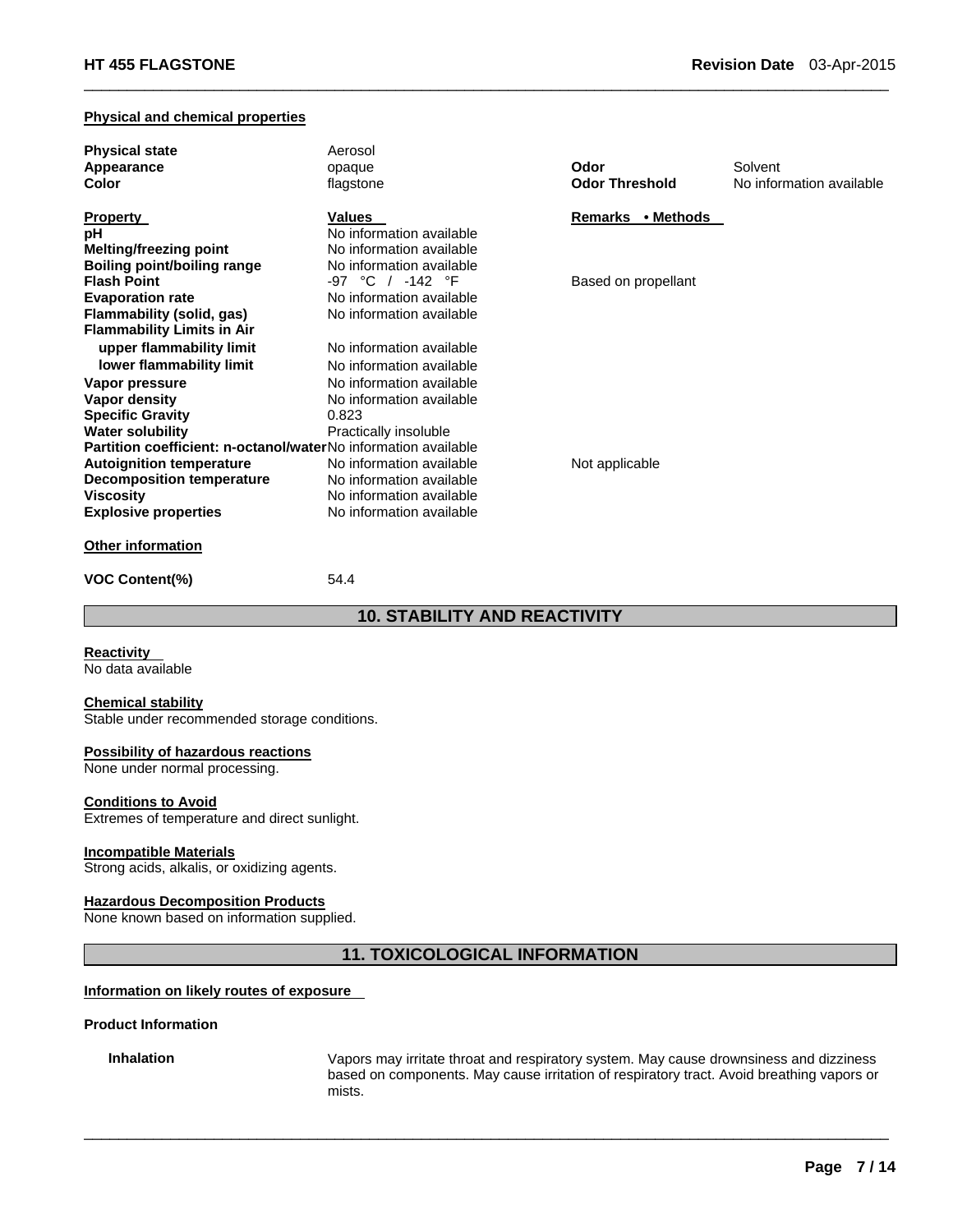| Eye contact         | Irritating to eyes. Avoid contact with eyes.                                                                                                                            |
|---------------------|-------------------------------------------------------------------------------------------------------------------------------------------------------------------------|
| <b>Skin contact</b> | Irritating to skin. Avoid contact with skin. Repeated exposure may cause skin dryness or<br>cracking. Prolonged skin contact may defat the skin and produce dermatitis. |
| Ingestion           | May be harmful if swallowed. Aspiration into the lungs during swallowing may cause serious<br>lung damage which may be fatal.                                           |

 $\Box$ 

### **Component Information**

| <b>Chemical Name</b>                   | LD50 Oral              | <b>LD50 Dermal</b>         | <b>LC50 Inhalation</b>                   |
|----------------------------------------|------------------------|----------------------------|------------------------------------------|
| <b>ACETONE</b><br>67-64-1              | $= 5800$ mg/kg         | 20,000 mg/kg (Rabbit)      | $= 50100$ mg/m <sup>3</sup><br>Rat ) 8 h |
| <b>TOLUENE</b>                         | Rat)                   | $= 12000$ mg/kg            | (Rat)4 h                                 |
| 108-88-3                               | $= 2600$ mg/kg         | Rabbit)                    | $= 12.5$ mg/L                            |
| <b>N-BUTYL ALCOHOL</b>                 | = 700 mg/kg            | $= 3402$ mg/kg             | $>8000$ ppm                              |
| 71-36-3                                | Rat)                   | Rabbit)                    | Rat) 4 h                                 |
| 2-BUTANONE                             | (Rat)                  | Rabbit)                    | (Rat)4 h                                 |
| 78-93-3                                | $= 2483$ mg/kg         | $= 5000 \; \text{mq/kg}$   | $= 11700$ ppm                            |
| <b>TITANIUM DIOXIDE</b><br>13463-67-7  | > 10000 mg/kg<br>(Rat) |                            |                                          |
| <b>ETHYL BENZENE</b><br>$100 - 41 - 4$ |                        | $= 15400$ mg/kg<br>Rabbit) |                                          |
| <b>METHYL ISOBUTYL KETONE</b>          | Rat)                   | (Rabbit)                   | Rat ) 4 h                                |
| 108-10-1                               | $= 2080$ mg/kg         | $= 3000$ ma/ka             | $= 8.2$ mg/L                             |
| XYLENE                                 | (Rat)                  | (Rabbit)                   | Rat) 4 h                                 |
| 1330-20-7                              | $= 3500$ mg/kg         | > 4350 mg/kg               | $= 29.08$ mg/L                           |

### **Information on toxicological effects**

**Symptoms** Symptoms of overexposure may be headache, dizziness, tiredness, nausea and vomiting. Irritating to respiratory system. Causes serious eye irritation.Irritating to skin. May be harmful or fatal if ingested.

### **Delayed and immediate effects as well as chronic effects from short and long-term exposure**

| <b>Skin corrosion/irritation</b><br>Eye damage/irritation<br><b>Irritation</b><br><b>Sensitization</b><br><b>Germ Cell Mutagenicity</b><br>Carcinogenicity | Irritating to skin.<br>Irritating to eyes.<br>None known.<br>None known.<br>carcinogen. | Irritating to eyes, respiratory system and skin. | The table below indicates whether each agency has evaluated a listed ingredient as a |             |
|------------------------------------------------------------------------------------------------------------------------------------------------------------|-----------------------------------------------------------------------------------------|--------------------------------------------------|--------------------------------------------------------------------------------------|-------------|
| <b>Chemical Name</b>                                                                                                                                       | <b>ACGIH</b>                                                                            | <b>IARC</b>                                      | <b>NTP</b>                                                                           | <b>OSHA</b> |
| TOLUENE<br>108-88-3                                                                                                                                        |                                                                                         | Group 3                                          |                                                                                      |             |
| TITANIUM DIOXIDE<br>13463-67-7                                                                                                                             | ۰                                                                                       | 2B                                               |                                                                                      |             |
| <b>MAGNESIUM SILICATE</b><br>14807-96-6                                                                                                                    | ۰                                                                                       | Group 3                                          | $\blacksquare$                                                                       | ٠           |
| <b>ETHYL BENZENE</b><br>$100 - 41 - 4$                                                                                                                     | A3                                                                                      | Group 2B                                         |                                                                                      |             |
| <b>METHYL ISOBUTYL</b><br><b>KETONE</b><br>108-10-1                                                                                                        | A <sub>3</sub>                                                                          | Group 2B                                         |                                                                                      |             |
| <b>XYLENE</b><br>1330-20-7                                                                                                                                 | ۰                                                                                       | Group 3                                          |                                                                                      |             |
| <b>CARBON BLACK</b><br>1333-86-4                                                                                                                           | A <sub>3</sub>                                                                          | Group 2B                                         | $\overline{\phantom{a}}$                                                             |             |

 $\Box$ 

*ACGIH: (American Conference of Governmental Industrial Hygienists)* 

*A3 - Animal Carcinogen* 

*IARC: (International Agency for Research on Cancer)* 

*Group 2B - Possibly Carcinogenic to Humans* 

*Group 3 - Not Classifiable as to Carcinogenicity in Humans*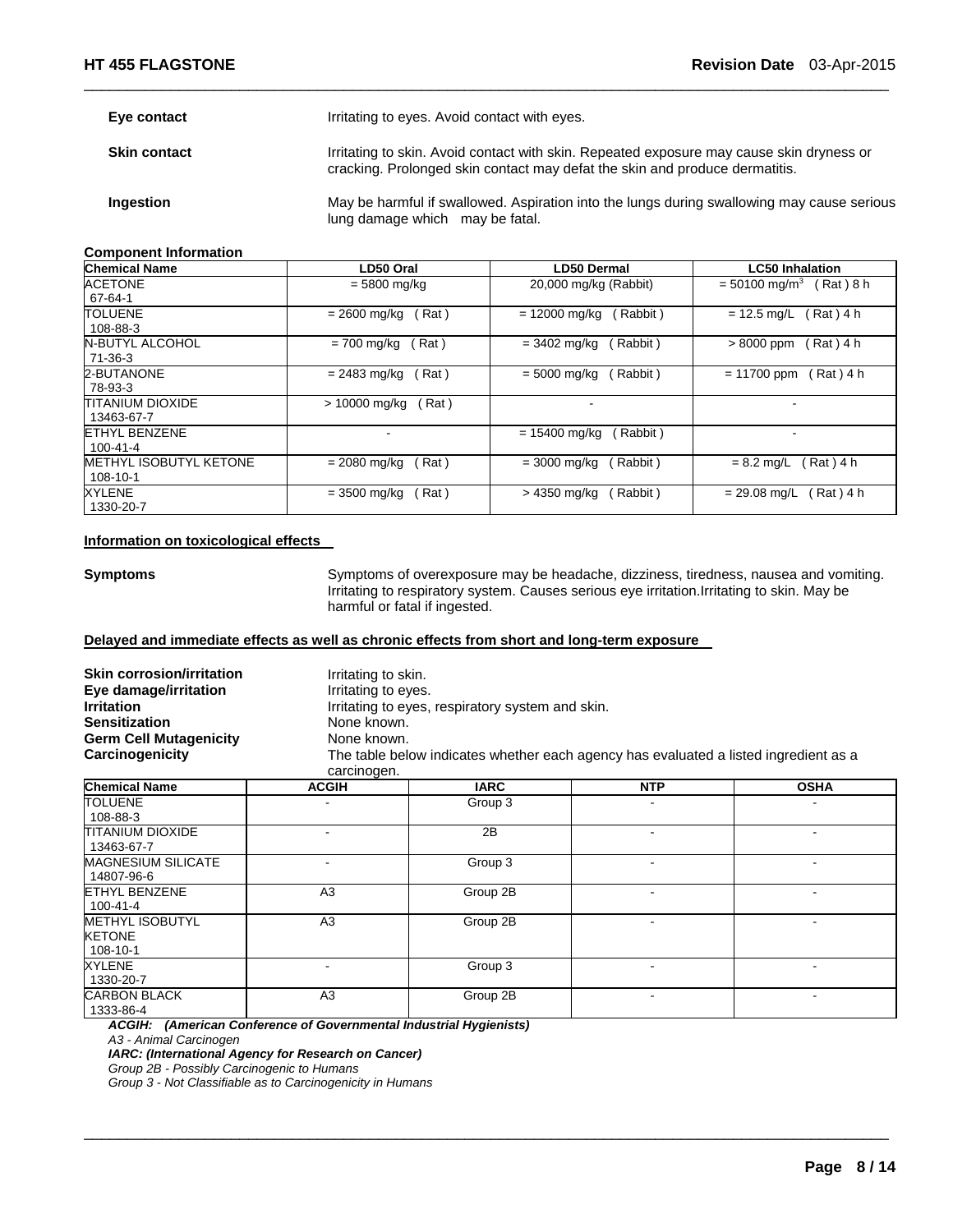### $\Box$ *OSHA: (Occupational Safety & Health Administration) X - Present*  Product is or contains a chemical which is a known or suspected reproductive hazard. **Specific target organ systemic toxicity (single exposure)**  May cause respiratory irritation. May cause drowsiness and dizziness. **Specific target organ systemic toxicity (repeated exposure)**  May cause damage to organs through prolonged or repeated exposure. **Chronic toxicity May cause adverse liver effects. Target Organ Effects** Central nervous system, Central Vascular System (CVS), Eyes, Kidney, Liver, Lungs, Respiratory system, Skin. **Neurological effects** Intentional misuse by deliberately concentrating and inhaling contents may be harmful or fatal. **Aspiration hazard** May be fatal if swallowed and enters airways. **Numerical measures of toxicity - Product Information Unknown Acute Toxicity** 0% of the mixture consists of ingredient(s) of unknown toxicity **The following values are calculated based on chapter 3.1 of the GHS document** . **ATEmix (oral)** 18100 mg/kg

| <b>ATEmix (dermal)</b>         | 14699 mg/kg |  |
|--------------------------------|-------------|--|
| <b>ATEmix (inhalation-gas)</b> | 646416 mg/l |  |

# **12. ECOLOGICAL INFORMATION**

### **Ecotoxicity**

| <b>Chemical Name</b> | <b>Toxicity to algae</b>  | <b>Toxicity to fish</b>         | <b>Toxicity to</b> | Toxicity to daphnia and     |
|----------------------|---------------------------|---------------------------------|--------------------|-----------------------------|
|                      |                           |                                 | microorganisms     | other aquatic invertebrates |
| <b>ACETONE</b>       |                           | 4.74 - 6.33 mL/L LC50           |                    | 10294 - 17704 mg/L EC50     |
| 67-64-1              |                           | Oncorhynchus mykiss 96h         |                    | Daphnia magna 48h Static    |
|                      |                           | 6210 - 8120 mg/L LC50           |                    | 12600 - 12700 mg/L EC50     |
|                      |                           | Pimephales promelas 96h         |                    | Daphnia magna 48h           |
|                      |                           | static 8300 mg/L LC50           |                    |                             |
|                      |                           | Lepomis macrochirus 96h         |                    |                             |
| PROPANE/ISOBUTANE/N- |                           |                                 |                    |                             |
| <b>BUTANE</b>        |                           |                                 |                    |                             |
| 68476-86-8           |                           |                                 |                    |                             |
| <b>TOLUENE</b>       | 433 mg/L EC50             | 11.0 - 15.0 mg/L LC50           |                    | 5.46 - 9.83 mg/L EC50       |
| 108-88-3             | Pseudokirchneriella       | Lepomis macrochirus 96h         |                    | Daphnia magna 48h Static    |
|                      | subcapitata 96h 12.5 mg/L | static 14.1 - 17.16 mg/L        |                    | 11.5 mg/L EC50 Daphnia      |
|                      | EC50 Pseudokirchneriella  | LC50 Oncorhynchus mykiss        |                    | magna 48h                   |
|                      | subcapitata 72h static    | 96h static 15.22 - 19.05 mg/L   |                    |                             |
|                      |                           | LC50 Pimephales promelas        |                    |                             |
|                      |                           | 96h flow-through 5.89 - 7.81    |                    |                             |
|                      |                           | mg/L LC50 Oncorhynchus          |                    |                             |
|                      |                           | mykiss 96h flow-through         |                    |                             |
|                      |                           | 50.87 - 70.34 mg/L LC50         |                    |                             |
|                      |                           | Poecilia reticulata 96h static  |                    |                             |
|                      |                           | 12.6 mg/L LC50 Pimephales       |                    |                             |
|                      |                           | promelas 96h static 28.2        |                    |                             |
|                      |                           | mg/L LC50 Poecilia              |                    |                             |
|                      |                           | reticulata 96h semi-static 5.8  |                    |                             |
|                      |                           | mg/L LC50 Oncorhynchus          |                    |                             |
|                      |                           | mykiss 96h semi-static 54       |                    |                             |
|                      |                           | mg/L LC50 Oryzias latipes       |                    |                             |
|                      |                           | 96h static                      |                    |                             |
| N-BUTYL ALCOHOL      | 500 mg/L EC50             | 100000 - 500000 µg/L LC50       |                    | 1897 - 2072 mg/L EC50       |
| $71 - 36 - 3$        | Desmodesmus subspicatus   | Lepomis macrochirus 96h         |                    | Daphnia magna 48h Static    |
|                      | 96h 500 mg/L EC50         | static 1730 - 1910 mg/L         |                    | 1983 mg/L EC50 Daphnia      |
|                      | Desmodesmus subspicatus   | LC50 Pimephales promelas        |                    | magna 48h                   |
|                      | 72h                       | 96h static 1740 mg/L LC50       |                    |                             |
|                      |                           | Pimephales promelas 96h         |                    |                             |
|                      |                           | flow-through 1910000 µg/L       |                    |                             |
|                      |                           | <b>LC50 Pimephales promelas</b> |                    |                             |
|                      |                           | 96h static                      |                    |                             |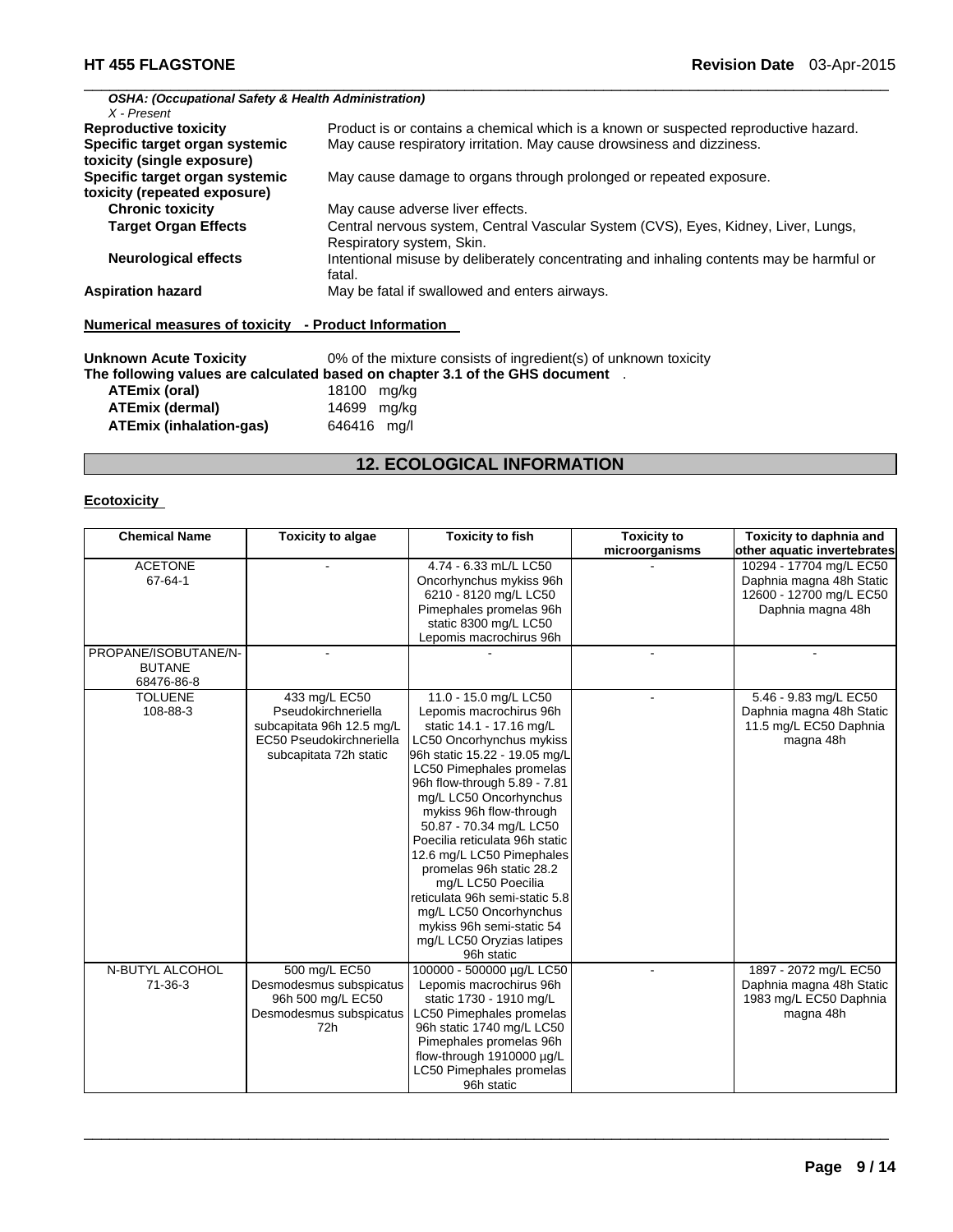# **HT 455 FLAGSTONE Revision Date** 03-Apr-2015

| 2-BUTANONE                |                              | 3130 - 3320 mg/L LC50          |        | 4025 - 6440 mg/L EC50       |
|---------------------------|------------------------------|--------------------------------|--------|-----------------------------|
| 78-93-3                   |                              | Pimephales promelas 96h        |        | Daphnia magna 48h Static    |
|                           |                              | flow-through                   |        | 5091 mg/L EC50 Daphnia      |
|                           |                              |                                |        | magna 48h 520 mg/L EC50     |
|                           |                              |                                |        | Daphnia magna 48h           |
| <b>MAGNESIUM SILICATE</b> |                              | 100 g/L LC50 Brachydanio       |        |                             |
| 14807-96-6                |                              | rerio 96h semi-static          |        |                             |
| <b>ETHYL BENZENE</b>      | 4.6 mg/L EC50                | 11.0 - 18.0 mg/L LC50          |        | 1.8 - 2.4 mg/L EC50 Daphnia |
| $100 - 41 - 4$            | Pseudokirchneriella          | Oncorhynchus mykiss 96h        |        | magna 48h                   |
|                           | subcapitata 72h 438 mg/L     | static 7.55 - 11 mg/L LC50     |        |                             |
|                           | EC50 Pseudokirchneriella     | Pimephales promelas 96h        |        |                             |
|                           | subcapitata 96h 2.6 - 11.3   | flow-through 9.1 - 15.6 mg/L   |        |                             |
|                           | mg/L EC50                    | LC50 Pimephales promelas       |        |                             |
|                           | Pseudokirchneriella          | 96h static 32 mg/L LC50        |        |                             |
|                           | subcapitata 72h static 1.7 - | Lepomis macrochirus 96h        |        |                             |
|                           | 7.6 mg/L EC50                | static 4.2 mg/L LC50           |        |                             |
|                           | Pseudokirchneriella          | Oncorhynchus mykiss 96h        |        |                             |
|                           | subcapitata 96h static       | semi-static 9.6 mg/L LC50      |        |                             |
|                           |                              | Poecilia reticulata 96h static |        |                             |
| <b>METHYL ISOBUTYL</b>    | 400 mg/L EC50                | 496 - 514 mg/L LC50            | $\sim$ | 170 mg/L EC50 Daphnia       |
| <b>KETONE</b>             | Pseudokirchneriella          | Pimephales promelas 96h        |        | magna 48h                   |
| 108-10-1                  | subcapitata 96h              | flow-through                   |        |                             |
| <b>XYLENE</b>             |                              | 13.1 - 16.5 mg/L LC50          |        | 0.6 mg/L LC50 Gammarus      |
| 1330-20-7                 |                              | Lepomis macrochirus 96h        |        | lacustris 48h 3.82 mg/L     |
|                           |                              | flow-through 13.5 - 17.3       |        | EC50 water flea 48h         |
|                           |                              | mg/L LC50 Oncorhynchus         |        |                             |
|                           |                              | mykiss 96h 2.661 - 4.093       |        |                             |
|                           |                              | mg/L LC50 Oncorhynchus         |        |                             |
|                           |                              | mykiss 96h static 23.53 -      |        |                             |
|                           |                              | 29.97 mg/L LC50                |        |                             |
|                           |                              | Pimephales promelas 96h        |        |                             |
|                           |                              | static 30.26 - 40.75 mg/L      |        |                             |
|                           |                              | LC50 Poecilia reticulata 96h   |        |                             |
|                           |                              | static 7.711 - 9.591 mg/L      |        |                             |
|                           |                              | LC50 Lepomis macrochirus       |        |                             |
|                           |                              | 96h static 13.4 mg/L LC50      |        |                             |
|                           |                              | Pimephales promelas 96h        |        |                             |
|                           |                              | flow-through 19 mg/L LC50      |        |                             |
|                           |                              | Lepomis macrochirus 96h        |        |                             |
|                           |                              | 780 mg/L LC50 Cyprinus         |        |                             |
|                           |                              | carpio 96h semi-static 780     |        |                             |
|                           |                              | mg/L LC50 Cyprinus carpio      |        |                             |
|                           |                              | 96h                            |        |                             |

### **Persistence and degradability**

No information available.

### **Bioaccumulation**

No information available.

| <b>Chemical Name</b>       | log Pow |
|----------------------------|---------|
| <b>ACETONE</b>             | $-0.24$ |
| 67-64-1                    |         |
| PROPANE/ISOBUTANE/N-BUTANE | 2.8     |
| 68476-86-8                 |         |
| <b>TOLUENE</b>             | 2.65    |
| 108-88-3                   |         |
| N-BUTYL ALCOHOL            | 0.785   |
| $71-36-3$                  |         |
| 2-BUTANONE                 | 0.29    |
| 78-93-3                    |         |
| ETHYL BENZENE              | 3.118   |
| 100-41-4                   |         |
| METHYL ISOBUTYL KETONE     | 1.19    |
| 108-10-1                   |         |
| <b>XYLENE</b>              | 3.15    |
| 1330-20-7                  |         |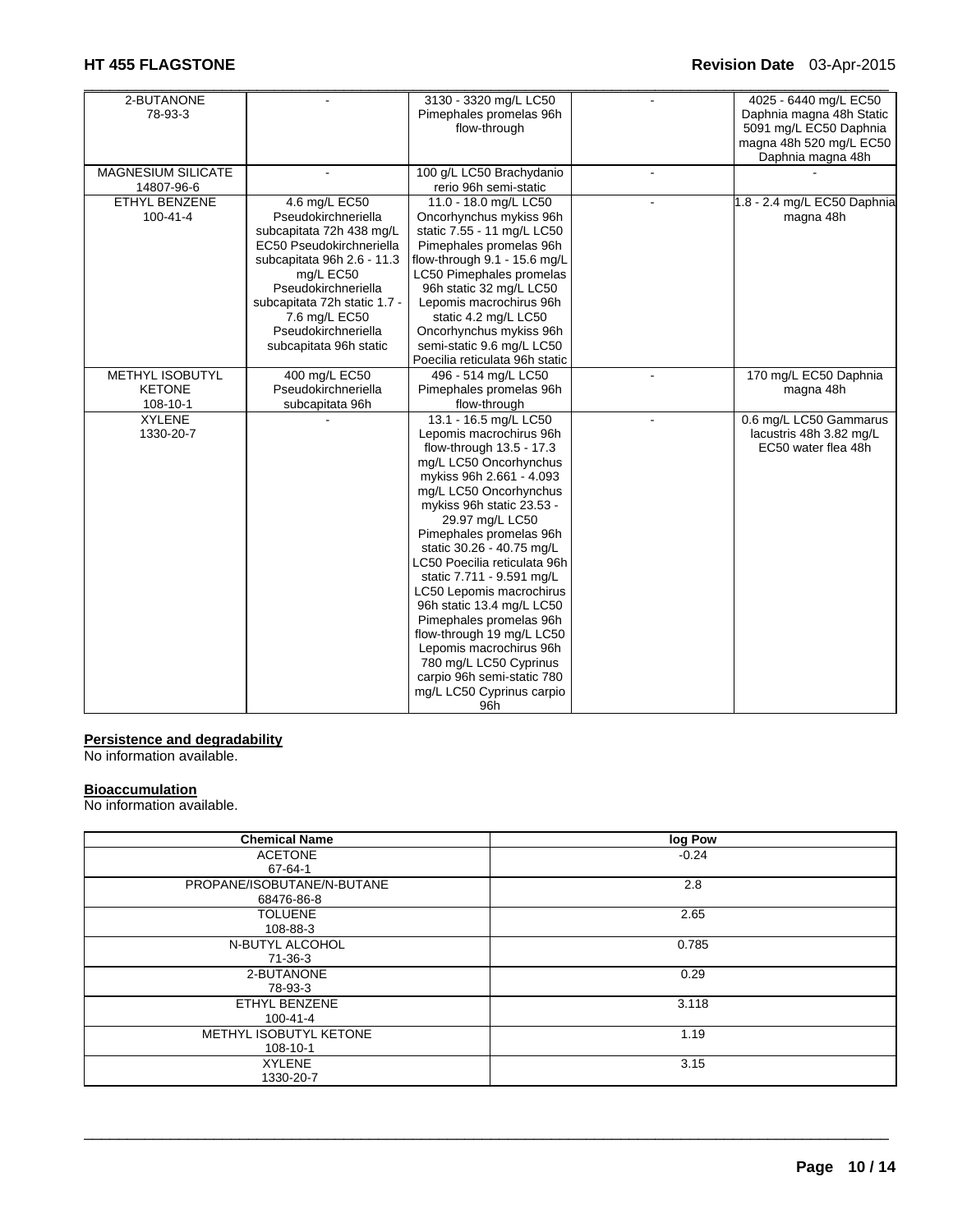**Other adverse effects** No information available

# **13. DISPOSAL CONSIDERATIONS**

 $\Box$ 

|  | Waste treatment |  |  |  |
|--|-----------------|--|--|--|
|  |                 |  |  |  |

**Waste Disposal Methods** This material, as supplied, is a hazardous waste according to federal regulations (40 CFR 261).

**Contaminated packaging <br>Do not re-use empty containers.** 

# **14. TRANSPORT INFORMATION**

| <b>DOT Ground</b> | CONSUMER COMMODITY ORM-D<br>or<br><b>LIMITED QUANTITY</b> |
|-------------------|-----------------------------------------------------------|
| IATA              | UN1950, AEROSOLS, FLAMMABLE, 2.1, LTD. QTY.               |

**IMDG** UN1950, AEROSOLS, FLAMMABLE, 2.1, LTD. QTY.

# **15. REGULATORY INFORMATION**

### **International Inventories**

| <b>Chemical Name</b>                    | <b>TSCA</b> | <b>DSL/NDSL</b> | EINECS/ELI<br><b>NCS</b> | <b>ENCS</b> | <b>IECSC</b> | <b>KECL</b>       | <b>PICCS</b> | <b>AICS</b> |
|-----------------------------------------|-------------|-----------------|--------------------------|-------------|--------------|-------------------|--------------|-------------|
| <b>ACETONE</b>                          | X           | X               | X                        | x           | X            | X                 | X            | X           |
| <b>PROPANE/ISOBUTAN</b><br>E/N-BUTANE   | X           | X               | X                        | Not listed  | X            | X                 | X            | X           |
| <b>TOLUENE</b>                          | X           | X               | X                        | X           | X            | X                 | X            | X           |
| N-BUTYL ALCOHOL                         | X           | X               | X                        | X           | X            | X                 | X            | X           |
| 2-BUTANONE                              | X           | X               | X                        | X           | X            | X                 | X            | X           |
| <b>CALCIUM</b><br>CARBONATE             | X           | X               | X                        | X           | X            | X                 | X            | X           |
| TITANIUM DIOXIDE                        | Χ           | X               | X                        | X           | X            | X                 | X            | X           |
| <b>MAGNESIUM</b><br><b>SILICATE</b>     | X           | X               | X                        | X           | X            | x                 | X            | X           |
| ETHYL BENZENE                           | x           | X               | X                        | X           | X            | X                 | Χ            | X           |
| <b>METHYL ISOBUTYL</b><br><b>KETONE</b> | X           | X               | X                        | X           | X            | X                 | X            | X           |
| <b>XYLENE</b>                           | X           | X               | X                        | X           | X            | X                 | X            | X           |
| <b>CARBON BLACK</b>                     | Χ           | X               | X                        | Χ           | X            | $\checkmark$<br>⋏ |              | X           |

 $\Box$ 

**Legend: TSCA** - United States Toxic Substances Control Act Section 8(b) Inventory

**DSL/NDSL** - Canadian Domestic Substances List/Non-Domestic Substances List

**EINECS/ELINCS** - European Inventory of Existing Commercial Chemical Substances/EU List of Notified Chemical Substances

**ENCS** - Japan Existing and New Chemical Substances

**CHINA** - China Inventory of Existing Chemical Substances

**KECL** - Korean Existing and Evaluated Chemical Substances

**PICCS** - Philippines Inventory of Chemicals and Chemical Substances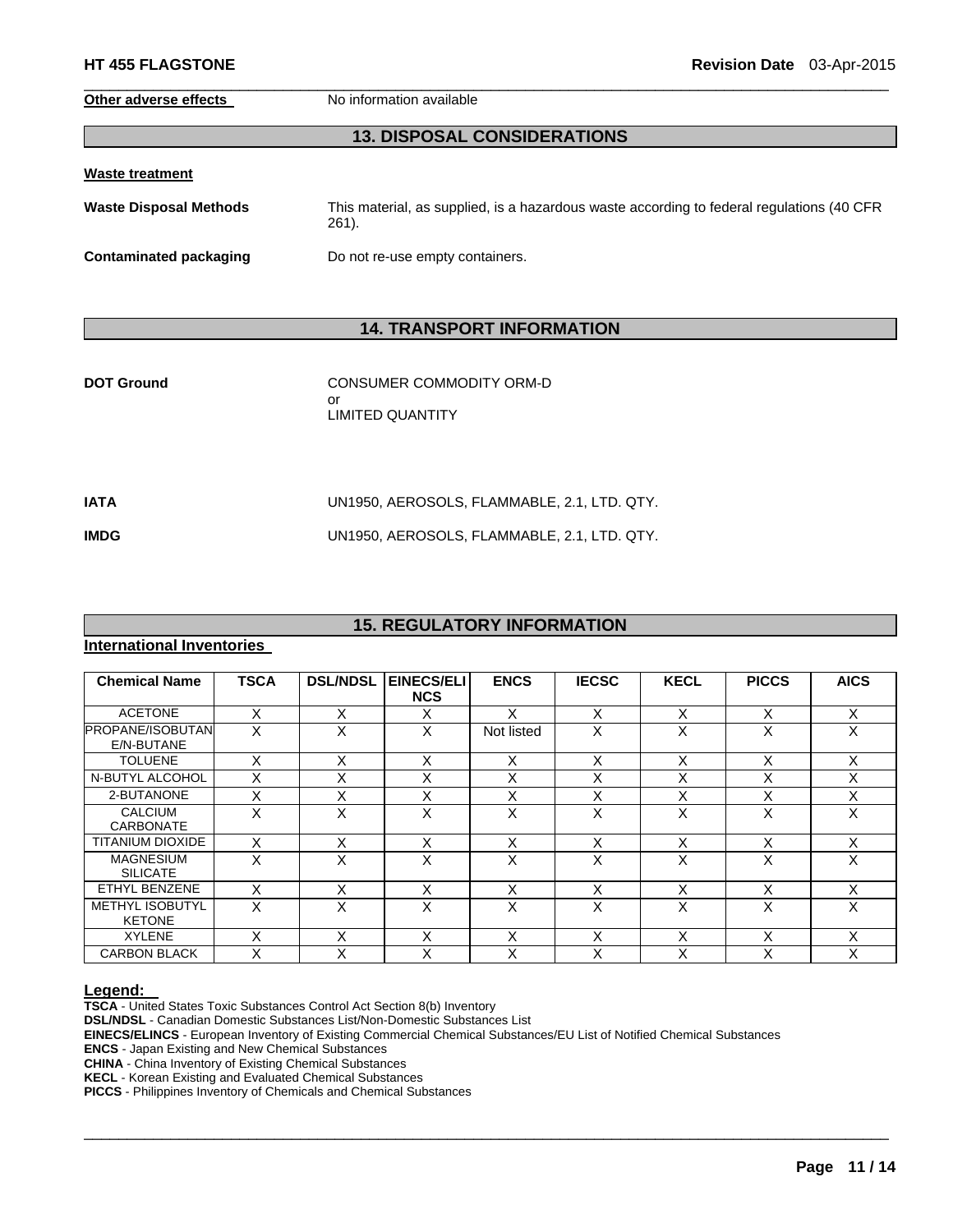$\Box$ **AICS** - Australian Inventory of Chemical Substances

### **U.S. Federal Regulations**

### **SARA 313**

Section 313 of Title III of the Superfund Amendments and Reauthorization Act of 1986 (SARA). This product contains a chemical or chemicals which are subject to the reporting requirements of the Act and Title 40 of the Code of Federal Regulations, Part 372:

| <b>Chemical Name</b>                      | <b>CAS-No</b>  | Weight %* | SARA 313 - Threshold<br>Values % |
|-------------------------------------------|----------------|-----------|----------------------------------|
| TOLUENE - 108-88-3                        | 108-88-3       | $10 - 20$ | 1.0                              |
| N-BUTYL ALCOHOL - 71-36-3                 | 71-36-3        | $1 - 10$  | 1.0                              |
| ETHYL BENZENE - 100-41-4                  | $100 - 41 - 4$ | $0.1 - 1$ | 0.1                              |
| <b>IMETHYL ISOBUTYL KETONE - 108-10-1</b> | 108-10-1       | $0.1 - 1$ | 1.0                              |
| XYLENE - 1330-20-7                        | 1330-20-7      | $0.1 - 1$ | 1.0                              |
| <b>SARA 311/312 Hazard Categories</b>     |                |           |                                  |
| <b>Acute Health Hazard</b>                | Yes            |           |                                  |
| <b>Chronic Health Hazard</b>              | Yes            |           |                                  |
| <b>Fire Hazard</b>                        | Yes            |           |                                  |
| <b>Sudden Release of Pressure Hazard</b>  | Yes            |           |                                  |
| <b>Reactive Hazard</b>                    | no             |           |                                  |

### **Clean Water Act**

This product contains the following substances which are regulated pollutants pursuant to the Clean Water Act (40 CFR 122.21 and 40 CFR 122.42):

| <b>Chemical Name</b>            | <b>CWA - Reportable</b><br>Quantities | <b>CWA - Toxic Pollutants</b> | <b>CWA - Priority Pollutants</b> | <b>CWA - Hazardous</b><br><b>Substances</b> |
|---------------------------------|---------------------------------------|-------------------------------|----------------------------------|---------------------------------------------|
| <b>TOLUENE</b><br>108-88-3      | 1000 lb                               |                               |                                  |                                             |
| ETHYL BENZENE<br>$100 - 41 - 4$ | 1000 lb                               |                               |                                  |                                             |
| <b>XYLENE</b><br>1330-20-7      | 100 <sub>1b</sub>                     |                               |                                  |                                             |

### **CERCLA**

This material, as supplied, contains one or more substances regulated as a hazardous substance under the Comprehensive Environmental Response Compensation and Liability Act (CERCLA) (40 CFR 302):

| <b>Chemical Name</b>   | <b>Hazardous Substances RQs</b> | <b>Extremely Hazardous Substances</b><br><b>RQs</b> | <b>RQ</b>                        |
|------------------------|---------------------------------|-----------------------------------------------------|----------------------------------|
| <b>ACETONE</b>         | 5000 lb                         |                                                     | RQ 5000 lb final RQ              |
| 67-64-1                |                                 |                                                     | RQ 2270 kg final RQ              |
| TOLUENE                | 1000 lb 1 lb                    |                                                     | RQ 1000 lb final RQ              |
| 108-88-3               |                                 |                                                     | RQ 454 kg final RQ RQ 1 lb final |
|                        |                                 |                                                     | RQ.                              |
|                        |                                 |                                                     | RQ 0.454 kg final RQ             |
| N-BUTYL ALCOHOL        | 5000 lb                         |                                                     | RQ 5000 lb final RQ              |
| 71-36-3                |                                 |                                                     | RQ 2270 kg final RQ              |
| 2-BUTANONE             | 5000 lb                         |                                                     | RQ 5000 lb final RQ              |
| 78-93-3                |                                 |                                                     | RQ 2270 kg final RQ              |
| ETHYL BENZENE          | 1000 lb                         |                                                     | RQ 1000 lb final RQ              |
| $100 - 41 - 4$         |                                 |                                                     | RQ 454 kg final RQ               |
| METHYL ISOBUTYL KETONE | 5000 lb                         |                                                     | RQ 5000 lb final RQ              |
| 108-10-1               |                                 |                                                     | RQ 2270 kg final RQ              |
| <b>XYLENE</b>          | 100 <sub>lb</sub>               |                                                     | RQ 100 lb final RQ               |
| 1330-20-7<br>.<br>- -  |                                 |                                                     | RQ 45.4 kg final RQ              |

### **U.S. State Regulations**

### **California Proposition 65**

This product contains the following Proposition 65 chemicals:

| <b>Chemical Name</b> | <b>California Prop.</b><br>-65 |
|----------------------|--------------------------------|
|----------------------|--------------------------------|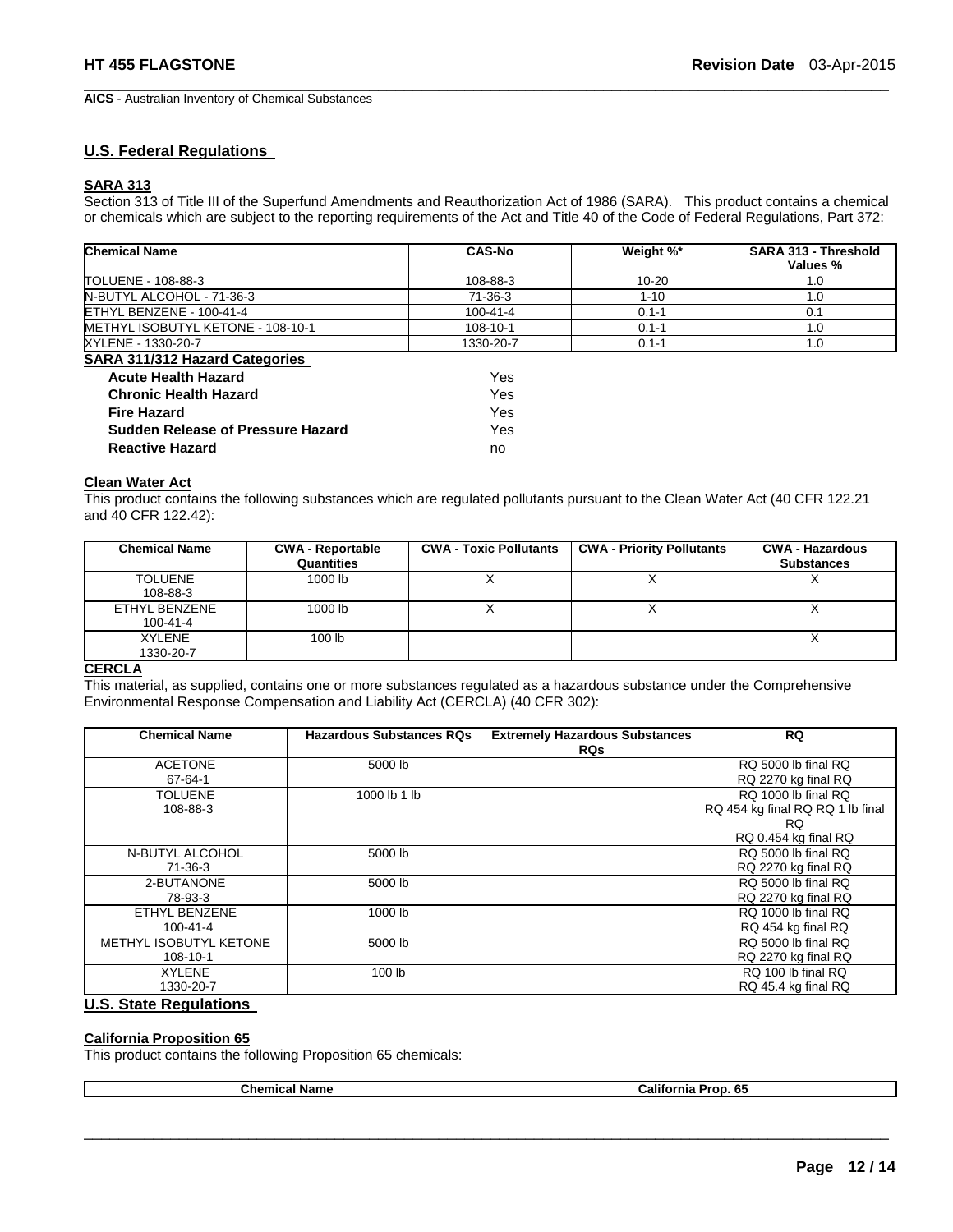| TOLUENE - 108-88-3                | Developmental       |
|-----------------------------------|---------------------|
|                                   | Female Reproductive |
| TITANIUM DIOXIDE - 13463-67-7     | Carcinogen          |
| ETHYL BENZENE - 100-41-4          | Carcinogen          |
| METHYL ISOBUTYL KETONE - 108-10-1 | Carcinogen          |
|                                   | Developmental       |
| CARBON BLACK - 1333-86-4          | Carcinogen          |

## **U.S. State Right-to-Know Regulations**

| <b>Chemical Name</b>      | <b>New Jersey</b> | <b>Massachusetts</b> | Pennsylvania |
|---------------------------|-------------------|----------------------|--------------|
| <b>ACETONE</b>            | X                 | X                    | х            |
| 67-64-1                   |                   |                      |              |
| <b>TOLUENE</b>            | X                 | X                    | X            |
| 108-88-3                  |                   |                      |              |
| N-BUTYL ALCOHOL           | X                 | X                    | X            |
| 71-36-3                   |                   |                      |              |
| 2-BUTANONE                | X                 | X                    | X            |
| 78-93-3                   |                   |                      |              |
| CALCIUM CARBONATE         | X                 | $\times$             | X            |
| 1317-65-3                 |                   |                      |              |
| <b>TITANIUM DIOXIDE</b>   | X                 | X                    | X            |
| 13463-67-7                |                   |                      |              |
| <b>MAGNESIUM SILICATE</b> | X                 | $\times$             | X            |
| 14807-96-6                |                   |                      |              |
| ETHYL BENZENE             | X                 | $\times$             | X            |
| $100 - 41 - 4$            |                   |                      |              |
| METHYL ISOBUTYL KETONE    | X                 | X                    | X            |
| 108-10-1                  |                   |                      |              |
| <b>XYLENE</b>             | X                 | X                    | X            |
| 1330-20-7                 |                   |                      |              |
| <b>CARBON BLACK</b>       | X                 | X                    | X            |
| 1333-86-4                 |                   |                      |              |

**EPA Pesticide Registration Number** Not applicable

### **Canada**

**This product has been classified in accordance with the hazard criteria of the Controlled Products Regulations (CPR) and the MSDS contains all the information required by the CPR.** 



# **16. OTHER INFORMATION**

| <b>NFPA</b>                                      | <b>Health Hazard</b>      |                                          | Flammability        | -4 | <b>Instability</b><br>- 0 | <b>Physical and chemical</b><br>hazards |
|--------------------------------------------------|---------------------------|------------------------------------------|---------------------|----|---------------------------|-----------------------------------------|
| <b>HMIS</b>                                      | <b>Health Hazard</b><br>2 |                                          | <b>Flammability</b> | -4 | <b>Physical Hazard</b>    | <b>Personal protection</b> B            |
| <b>Prepared By</b><br><b>Issuing date</b>        |                           | <b>Regulatory Affairs</b><br>03-Apr-2015 |                     |    |                           |                                         |
| <b>Revision Date</b>                             |                           | 03-Apr-2015                              |                     |    |                           |                                         |
| <b>Revision Note</b><br>No information available |                           |                                          |                     |    |                           |                                         |